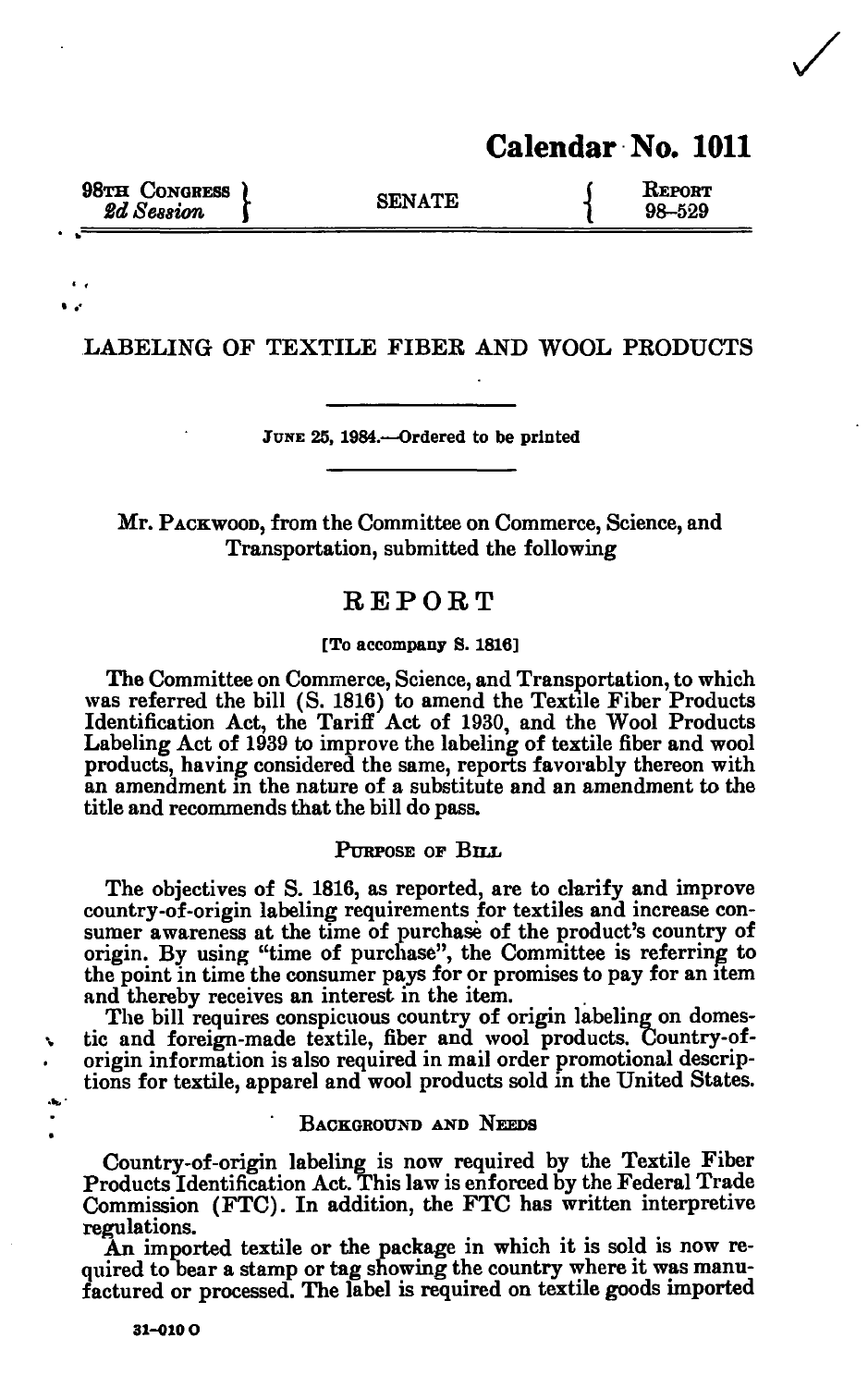for household use. In addition, by regulation, the FTC has required the label to be "conspicuously affixed" to the product. U.S.-produced products are not required to display a country-of-origin label.

Despite these requirements, consumers are sometimes misled as to the country of origin of textile and wool products. In part, this is be- $\cdot \cdot$ cause the label showing the country of origin is attached inconspicuously. In addition, bundled textile products with the country of origin , marked only on the bundle or package are sometimes separated once. they enter the United States. Finally, the statutes concerning countryof-origin labeling are not extensive, and some confusion as to implementation and enforcement apparently exists.

Where labels are inconspicuously placed or not attached at all, foreign-made textile products are easily mistaken for American-made products, since there is no law which requires domestically produced products to be labeled with the country of origin.

Even when labels are correctly attached, consumers who purchase textile products by mail may be unable to determine a product's country of origin because they are not able to examine the item at the time or point of purchase.

# LEGISLATIVE HISTORY

S. 1816 was introduced by Senator Thurmond on August 4,1983. The bill was the subject of a hearing before the Commerce Committee's Consumer Subcommittee on April 25,1984. At the hearing, testimony was received from interested parties including Senator Thurmond, domestic textile manufacturers, textile labor unions, and a textile importer. Written testimony was submitted by the FTC and a retail trade group.

On June 13, 1984, the Committee ordered S. 1816 reported with an amendment in the nature of a substitute, and an amendment to the title.

# SUMMARY OF MAJOR PROVISIONS

As reported, S. 1816 adds more extensive and specific labeling requirements to the Textile Fiber Products Identification Act and the Wool Products Labeling Act of 1939. The bill requires conspicuous placement of labels which contain country-of-origin information, requires both U.S. and foreign products to be labeled with the country of origin and requires labeling on product packaging, in addition to the item or items.

S. 1816 also requires limited country-of-origin disclosure in mailorder catalogues and direct-marketing literature offering textile products. Each printed textile product description would state that the product is made in the United States, imported, or both. If the product is imported, the specific country would not have to be identified in the catalogue description, as long as the word "imported" or other words . to that effect are included.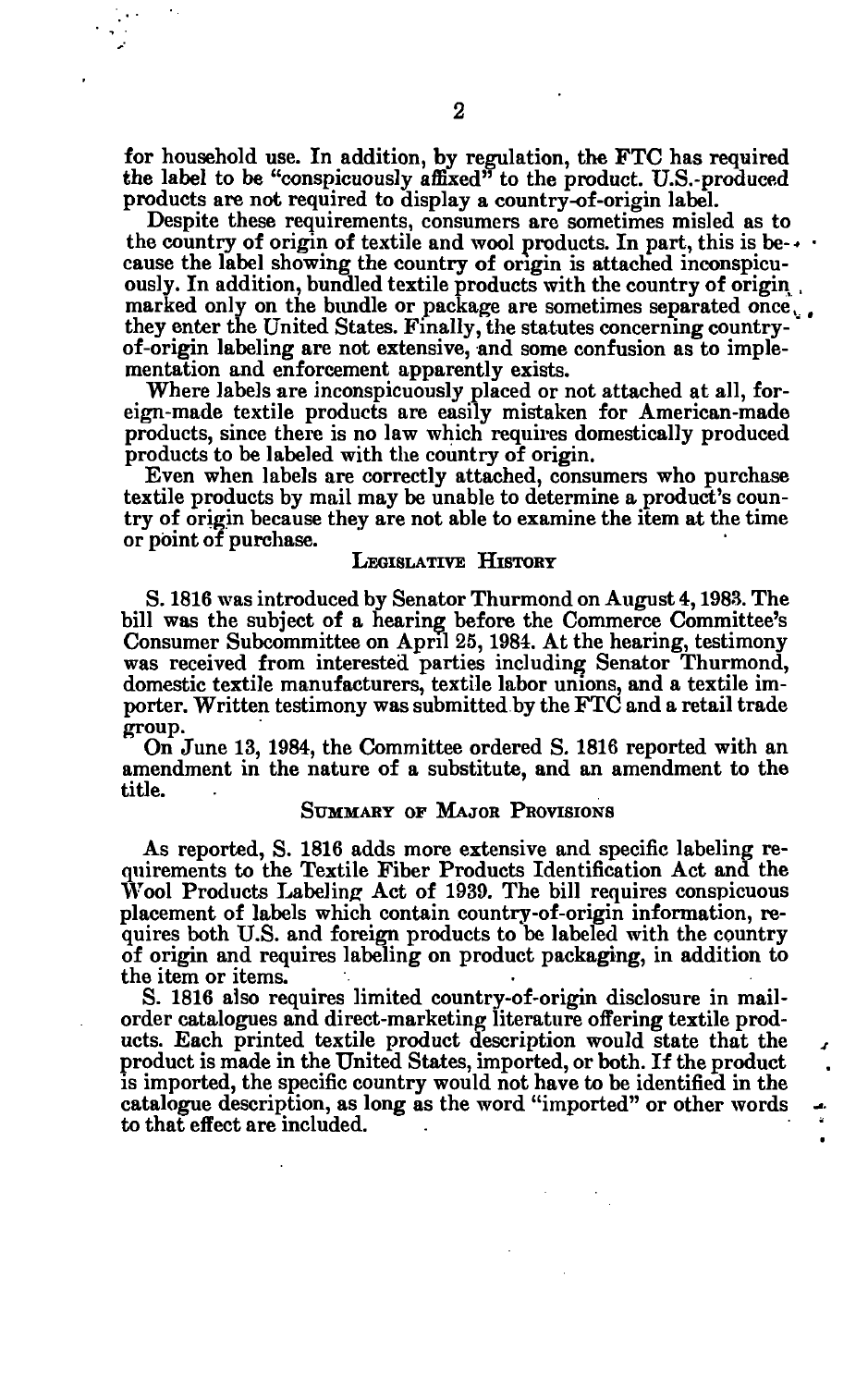# ESTIMATED COSTS

In accordance with paragraph  $11(a)$  of rule XXVI of the Standing Eules of the Senate and section 403 of the Congressional Budget Act of 1974, the Committee provides the following cost estimate, prepared by the Congressional Budget Office:

# U.S. COXGRESS, CONGRESSIONAL BUDGET OFFICE, *Washington, DC, June 14,1984.*

Hon. BOB PACKWOOD,

*Chairman, Committee on Commerce, Science and Transportation, U.S. Senate, Dirksen Senate Office Building, Washington, DC.* 

DEAR MR. CHAIRMAN : The Congressional Budget Office has reviewed S. 1816, the Textile Fiber and Wool Products Identification Improvement Act, as ordered reported by the Senate Committee on Commerce, Science and Transportation, June 13, 1984.

We expect that enactment of S. 1816 would cost the Federal Government approximately \$100,000 in 1985 and somewhat less in each fiscal year thereafter. No additional costs to state or local governments are expected to result from enactment of this bill.

S. 1816 would require that all textile products be labeled as to their . country of origin. Mail order catalogues or sales literature would also be required to state this information. According to the Federal Trade Commission (FTC), which would be required to enforce these changes to current law, one-time costs of approximately \$100,000 in fiscal year 1985 would be required to issue new regulations. Annual enforcement costs are not expected to increase significantly, unless the number of complaints increases substantially as a result of these changes.

If you wish further details on this estimate, we will be pleased to provide them.

Sincerely,

V

RUDOLPH G. PENNER, *Director.* 

# REGULATORT IMPACT STATEMENT

In accordance with paragraph  $11(b)$  of rule XXVI of the Standing Rules of the Senate, the Committee provides the following evaluation of the regulatory impact of the legislation, as reported.

Although S. 1816, as reported, contains extensive country-of-origin labeling requirements, the regulatory impact on the textile industry, if the bill is enacted, should be minimal. Many of the labeling requirements reflect current FTC regulations and advisory opinions.

#### **NUMBER OF PERSONS COVERED**

The number of persons covered by country-of-origin textile and wool labeling would expand under S. 1816. Currently, only foreign textile and wool producers, and domestic producers using foreign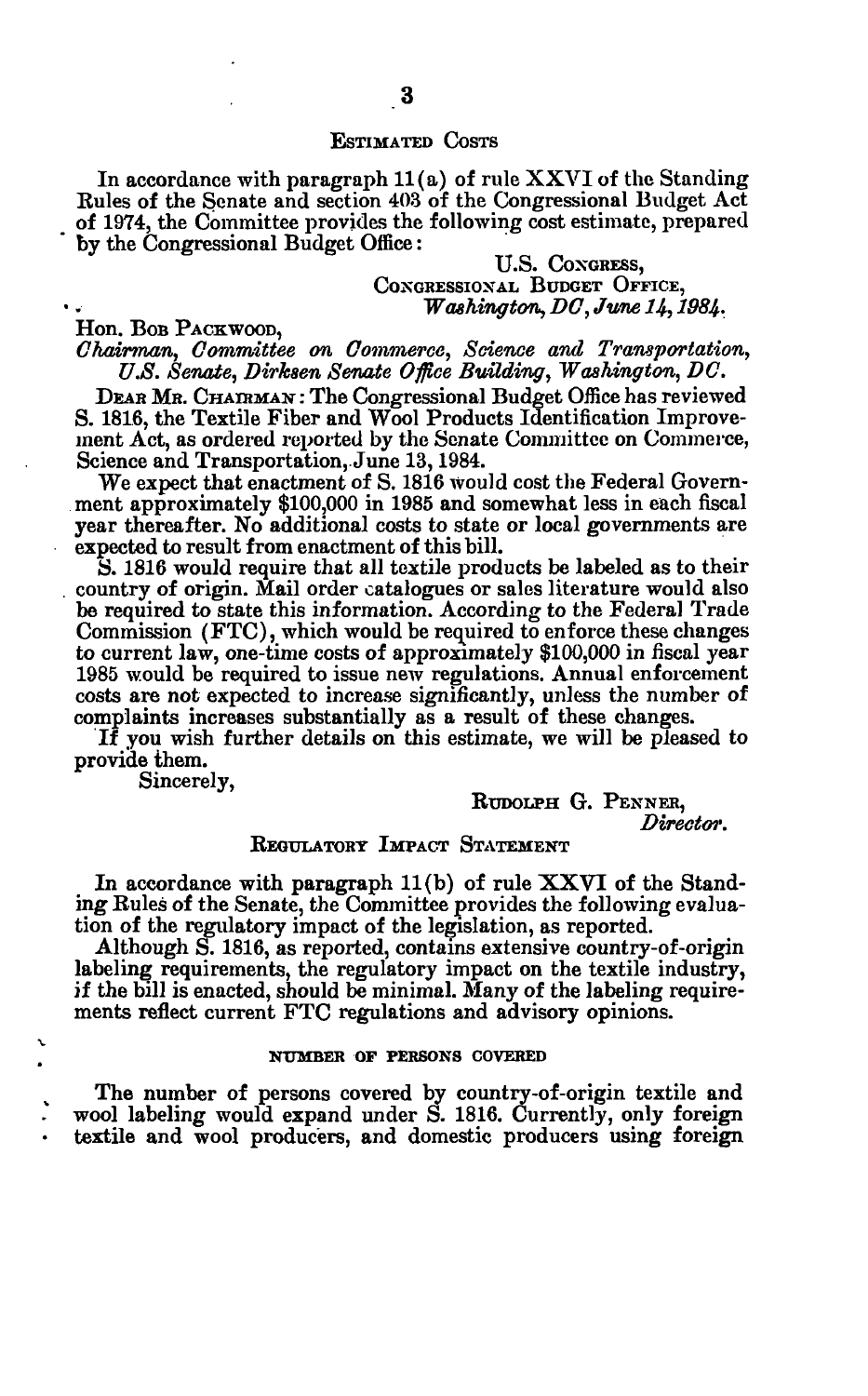materials, are covered by country-of-origin labeling provisions. S. 1816 extends country-of-origin labeling to U.S. textile and wool product manufacturers. The Committee believes the additional coverage is needed to clarify the country of origin of domestically produced goods. This view was supported at the hearing on S. 1816 by representatives of the domestic textile and wool industry, the industries' most affected by the labeling requirements of S. 1816.

S. 1816 also contains a provision requiring mail-order and direct mail textile retailers to disclose whether their products are "imported". . or "made in the U.S.A.". Such retailers are not now required by law or regulation to include such information in their sales literature. A 1969 FTC advisory opinion (34 Fed. Keg. 14,517; FTC Advisory Opinion Digest § 15.369) held that an importer of women's panty hose was required to make a clear and conspicuous disclosure of the foreign origin of the product in all mail-order promotional material. The FTC has viewed this opinion as applicable to all mail-order imported textile retailers. Accordingly, S. 1816, as reported, imposes a new regulatory burden only on mail-order retailers of domestic textile . products. The Committee believes this expanded coverage is necessary since mail-order purchasers do not otherwise have the opportunity to be apprised of a textile or wool product's country of origin at the time of purchase.

# ECONOMIC IMPACT

Enactment of- S; 1816 would impose some additional cost on domestic textile manufacturers, arising from the need to label each garment as made in the United States. However, these costs would be small since new tags may not be necessary and few .additional words are required. All domestic industry representatives who testified at the hearing on S. 1816 were willing to assume the additional cost.

Additional costs would also be imposed on mail-order and direct mail retailers offering domestic textile products. In the Committee's opinion, such costs are justified by the desirability of disclosing a product's origin to mail-order consumers at the time of purchase.

# **PRIVACY**

S. 1816 will have no impact on the privacy of individuals affected by the bill.

#### **PAPERWORK**

No additional reporting requirements are imposed by S. 1816.

# SECTION-BY-SECTION ANALYSIS

#### SECTION 1—SHORT TITLE

The first section provides that this Act may be called the "Textile Fiber and Wool Products Identification Improvement Act".

#### **SECTION 2—TEXTILE LABELING**

Section 2 amends section 4 of the Textile Fiber Products Identification Act (Act of Sept. 2, 1958, Pub. L. No. 85-897, 72 Stat. 1717) (codified at 15 U.S.C. §§ 70-70k (1980)) by adding a new paragraph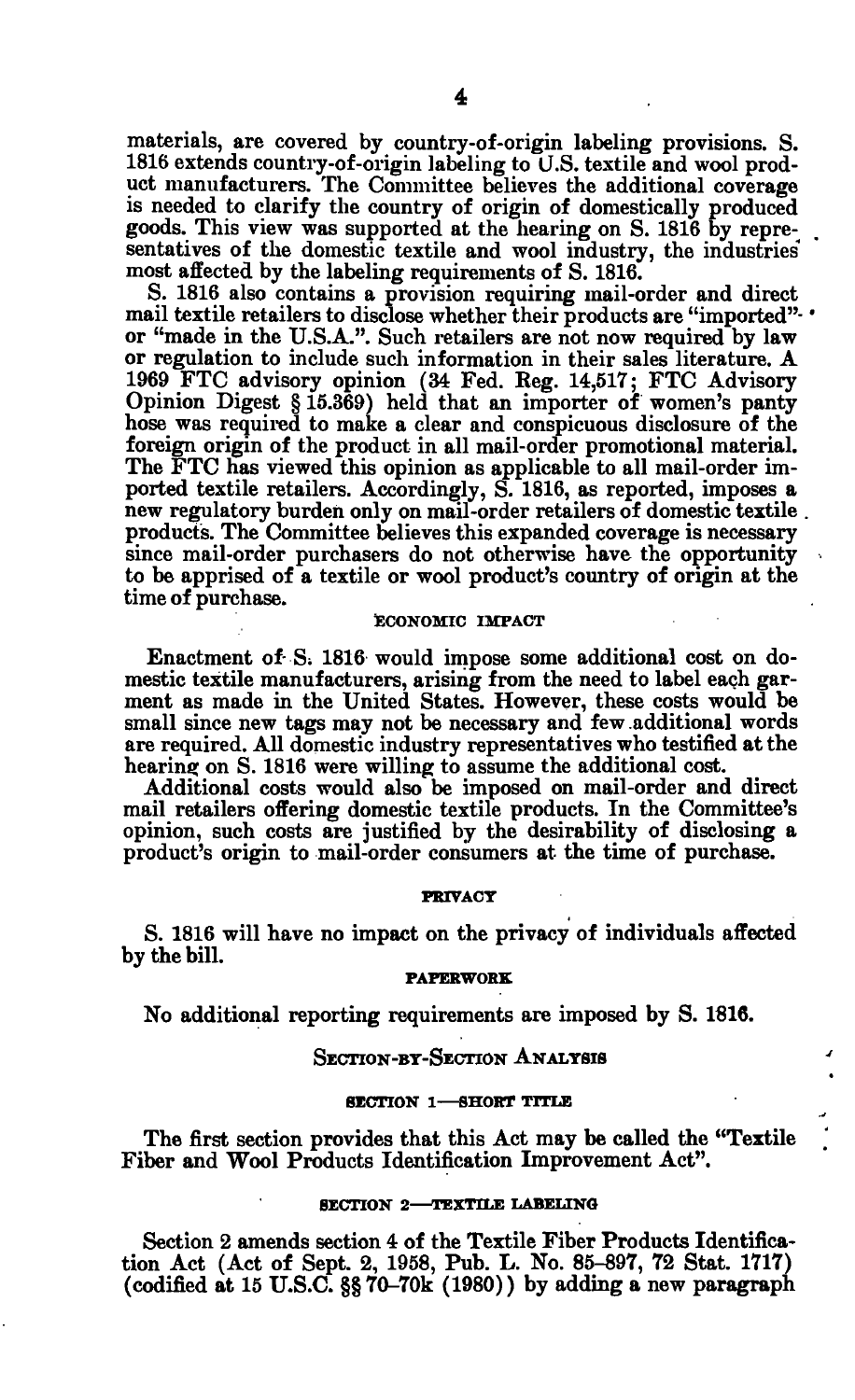that requires textile fiber products manufactured or processed in the United States to be labeled as such. The amendment applies only to goods sold in the United States and does not apply to goods not covered by the Textile Fiber Products Identification Act. This amendment is intended to be consistent with current FTC country-of-origin labeling requirements, including its standards for determining when textile products are made in the United States and may be labeled as such.

### **SECTION 3—TEXTILE PACKAGE LABELING**

The third section amends section 4 of the Textile Fiber Products Identification Act, by adding language that requires a country-oforigin label on any textile package intended for sale to the ultimate consumer. This label would be in addition to the label or tag on the product itself. A separate tag on the package is not required if the package is transparent, and all information on the label attached to the product can be clearly read.

Section 3 exempts hosiery from the requirement that a country-oforigin label be attached, provided that:  $(i)$  the hosiery package shows the country of origin;  $(2)$  the package is intended for sale to the ultimate consumer; and (3) the information on the package is applicable to all hosiery contained in the package. The Committee adopted this exception because it understood that attachment of a country-of-origin tag to the actual hosiery product would be impractical and unsightly. The Committee intends that this exception apply only to hosiery products.

# **SECTION 4—MAIL ORDER DISCLOSURE AND LOCATION OP TAG**

This section adds language to section 4 of the Textile Fiber Products Identification Act to require that all textile fiber product descriptions contained in mail-order catalogues and direct-marketing literature state that the textile product advertised was "made in the U.S.A.", "imported" or both.

S. 1816, as reported, requires only products produced in the United States to be identified with the specific country-of-origin in mail-order and direct-marketing literature. For textile goods not produced in the United States, the specific country of origin is not required, so long as the product's description makes clear that the product was not produced in the United States.

The Committee chose not to require foreign-produced goods to identify the specific country of origin based on testimony during the hearing on S. 1816 that some mail-order and direct marketing retailers purchase identical textile products from two or more foreign countries, and market them as the same product.

Moreover, when the catalogue or circular offering the textile product is printed, the retailer may not know which foreign country will produce the product. Because of the disclosure burden these uncertainties potentially impose on mail-order and direct-marketing retailers, the Committee concluded that identification of the specific foreign country of origin was not necessary in mail-order and direct-marketing literature. The Committee expects the specific country of origin would be identified on the textile product itself, as well as any packaging, pursuant to sections 2 and 3 above.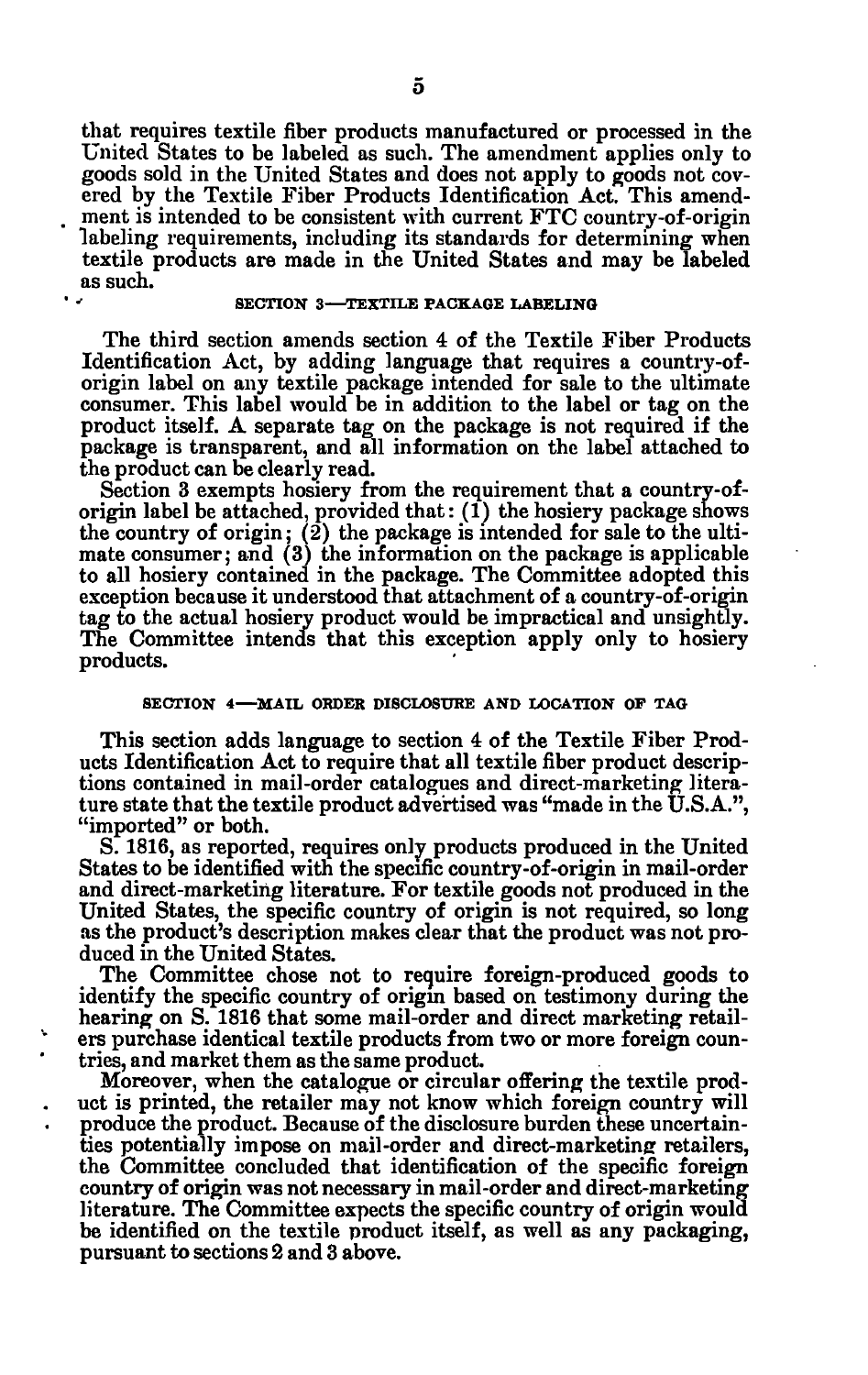The Committee does not intend to imply that the exact words "made in the U.S.A." or "imported" are the only acceptable phrases in mailorder or direct-marketing literature. Other words or phrases with the same meaning may also be used. For instance, in place of the word "imported" the retailer could use "product of foreign country" or disclose the specific foreign country where the product was manufactured.' The Committee intends only that mail-order and direct-marketing consumers be able to determine, at the time of purchase, whether the product was produced in the United States or imported. \*•

The country-of -origin disclosure in mail-order and direct marketing literature should be located so that it is plainly visible to consumers and clearly explains the country of origin of each product. The Committee anticipates this can best be accomplished by including the country-of-origin disclosure with each textile product description. Some other arrangement in the catalogue or sales literature may be used, however, provided the country-of-origin disclosure is conspicuous and not misleading. With respect to both the appropriate disclosure language to be used and the location of the disclosure, the Committee expects the FTC to promulgate guidelines and provide assistance to retailers which will implement the objectives of the bill.

Section 4 states it applies to mail-order catalogues and mail-order promotional materials <sup>a</sup>used in the direct sale or direct offering for sale" of textile products. Because the Committee's intent is to provide notice of the textile products' country of origin at the time and point of purchase, mail-order catalogues and promotional material should be defined so as to include any printed material or product samples distributed or shown to consumers and from which they may purchase textile products, by mail, telephone or some other method, without examining the actual product purchased. Section 4 is not intended to apply to any nonprint advertising.

Section 4 also requires that the textile product's tag, stamp or label disclosing the country of origin be located in the most conspicuous place on the inner side of the textile product, or on the textile product. If the product has a neck, the most conspicuous place on the inside would be the center of the neck, midway between the shoulder seams. This specific language concerning textile products with necks is intended by the Committee to allow location of the country-of-origin marking at the same location now required by the United States Cus- . toms Service pursuant to the Tariff Act of 1930.

The section 4 provision concerning the most conspicuous location is not intended to change the FTC's interpretation of conspicuous location as required in the Commission's rules 15 and 16 (16 C.F.R. § 303.15-.16 (1984)) promulgated pursuant to the Textile Fiber Products Identification Act. The Committee's most conspicuous location language was included to clarify congressional intent that country-oforigin tags must be conspicuous and to indicate congressional support for FTC efforts to assure conspicuous location of these tags.

### **SECTION 5—WOOL LABELING**

This section amends section 4 of the Wool Products Labeling Act of 1939 (Act. of Oct. 14,1940. ch. § 71,54 Stat. 1128) (codified as amended at 15 U.S.C. §§ 68-68J), by adding a paragraph requiring all wool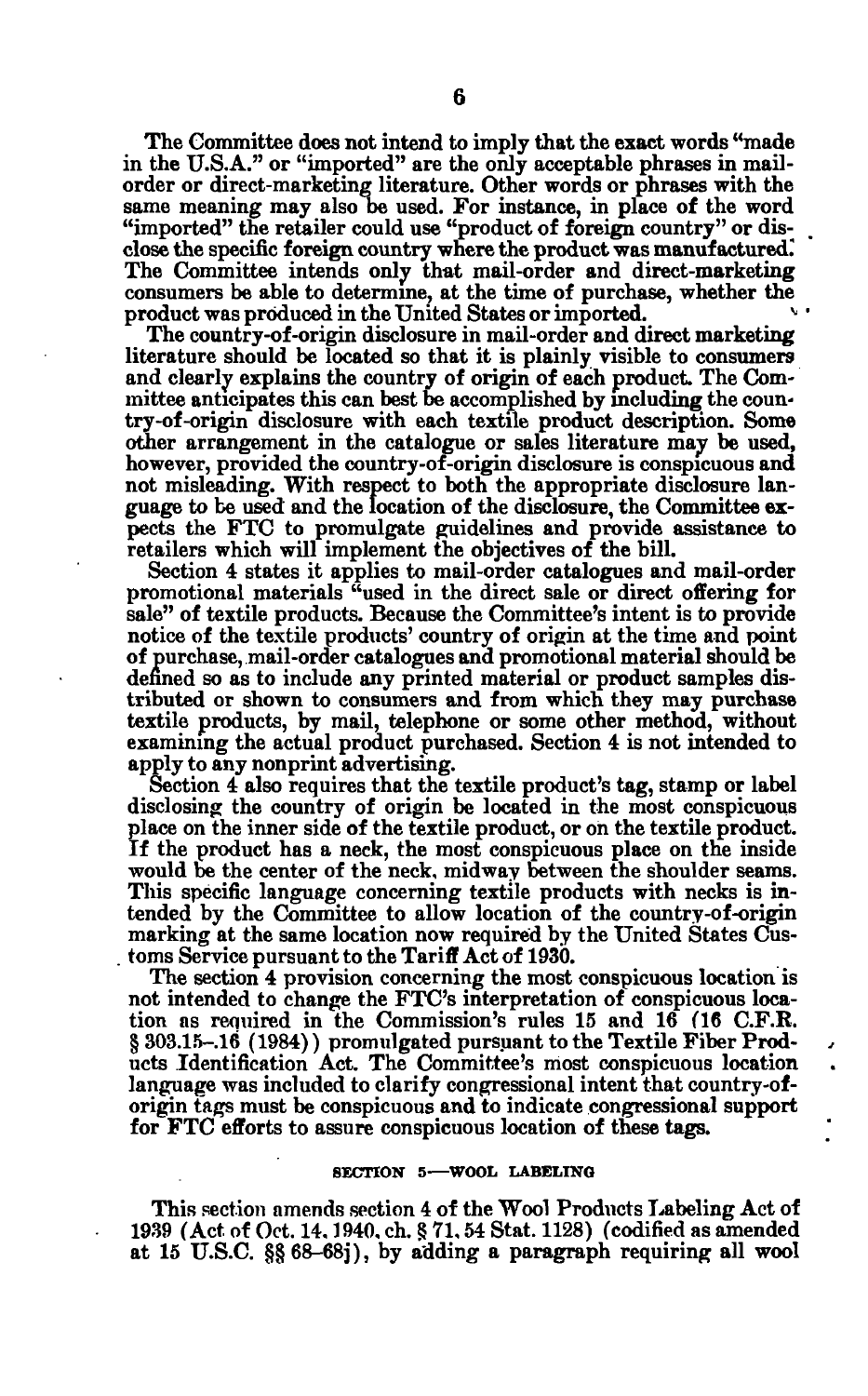products sold in the United States, and covered by the act, to be labeled with the country of origin. This section is intended to be consistent with current FTC country-of-origin labeling requirements, including its standards for determining when textile products are made in the United States and may be labeled as such.

# **SECTION 6--MAIL ORDER DISCLOSURE AND LOCATION OF TAG**

This section adds language to section  $4(a)$  of the Wool Products Labeling Act of 1939 to require that all wool product descriptions contained in mail-order catalogues and direct-marketing literature state that the textile product advertised was "made in the U.S.A.", "imported" or both.

The Committee intends that this section make the same substantive changes in the Wool Products Labeling Act of 1939 as those made in the Textile Fiber Products Identification Act, by section 4 of this bill. Accordingly, mail-order and direct-market retailing of wool products is to be subject to the same requirements as those imposed on textiles as explained in this report's discussion of section 4.

Section 7 also requires that the wool product's tag, stamp or label disclosing the country of origin be located in the most conspicuous place on the inner side of the wool product, or on the outside of the wool product. If the product has a neck, the bill provides the most conspicuous place on the inside would be the center of the neck, midway between the shoulder seams. The provisions in section 7 are intended to amend the substance of the Wool Products Labeling Act of 1939 in the same way section 4 of this bill amends the Textile Fiber Products Identification Act.

# **SECTION 7—WOOL PACKAGE LABELING**

Section 7 of S. 1816 amends section 5 of the Wool Products Labeling Act of 1939, by adding language that requires a country-of-origin label on any wool product package intended for sale to the ultimate consumer. This label would be in addition to the label or tag on the product itself. A separate tag on the package is not required if the package is transparent, and all information on the label attached to the product can be clearly read.

Section 7 also excepts hosiery from the requirement that a countryof-origin label be attached provided the hosiery package shows the country of origin the package is intended for sale to the ultimate consumer; and the information on the package is applicable to all hosiery in the package. The Committee adopted this exception because it understood that the attachment of a country-of-origin tag to the actual hosiery product would be impractical. The Committee intends that this exception apply only to hosiery products.

#### **SECTION 8—EFFECTIVE DATE**

This section provides that the amendments made by S. 1816 shall be effective 90 days after the bill's enactment. The Committee intends that the bill's provisions shall apply only to products and advertising literature produced beyond 90 days after this bill is enacted.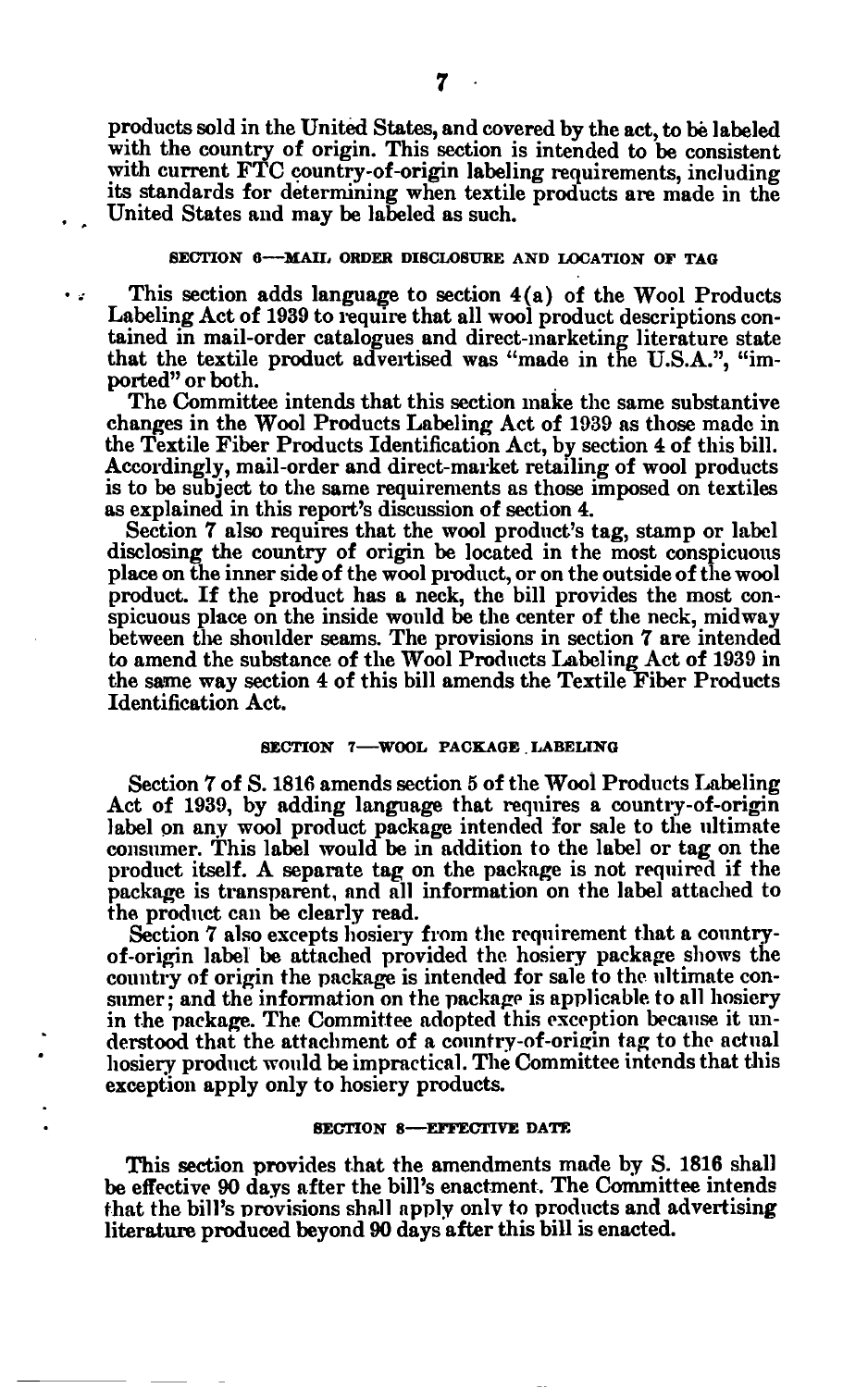#### VOTES IN COMMITTEE

Senator Kasten moved to report S. 1816 with an amendment in the nature of a substitute.

On a voice vote, S. 1816, with an amendment in the nature of a substitute and an amendment to the title, was ordered favorably reported.

# CHANGES IN EXISTING LAW

*\ •* 

In compliance with paragraph 12 of rule XXVI of the Standing Rules of the Senate, changes in existing law made by the bill, as reported, are shown as follows (existing law proposed to be omitted is enclosed in black brackets, new material is printed in italic, existing law in which no change is proposed is shown in roman):

### THE TEXTILE FIBER PRODUCTS IDENTIFICATION ACT

# Section 4 of that Act

SEC. 4.  $(a)$ 

(b) Except as otherwise provided in this Act, a textile fiber product shall be misbranded if a stamp, tag, label, or other means of identification, or substitute therefor authorized by section 5, is not on or affixed to the product showing in words and figures plainly legible, the following:

 $(1)-(4)$ 

(5) / / *it is a textile fber product processed or manufactured in the United States, it be so identified.* 

 $(c)-(d)$  \*

 $\mathbf{f}(\mathbf{e})$  This section shall not be construed as requiring the affixing of a stamp, tag, label, or other means of identification to each textile fiber product contained in a package if (1) such textile fiber products are intended for sale to the ultimate consumer in such package, (2) such package has affixed to it a stamp, tag, label, or other means of identification bearing, with respect to the textile fiber products contained therein, the information required by subsection  $(b)$ , and  $(3)$  the information on the stamp, tag, label, or other means of identification affixed to such package is equally applicable with respect to each textile fiber product contained therein.]

*(e) For purposes of this Act. in addition to the textile fiber products contained therein, a package of textile fiber products intended for sale to the ultimate consumer shall be misbranded unless such package has affixed to it a stamp, tag, label, or other means of identification bearing the information required by subsection (b), with respect to such contained textile fiber products, or is transparent to the extent it allows for the clear reading of the stamp, tag, label, or other means of identification on the textile fiber product, or in the case of hosiery items, this section shall not be construed as requiring the affixing of a stamp, tag, label, or other means of identification to each hosiery product contained in a package if (1) such hosiery products are intended for sale to the ultimate consumer in such package, (2) such package has affixed to it a stamp, tag, label, or other means of identification bearing, xoith respect to the hosiery products contained therein, the information required by subsection (b), and (3) the information on the*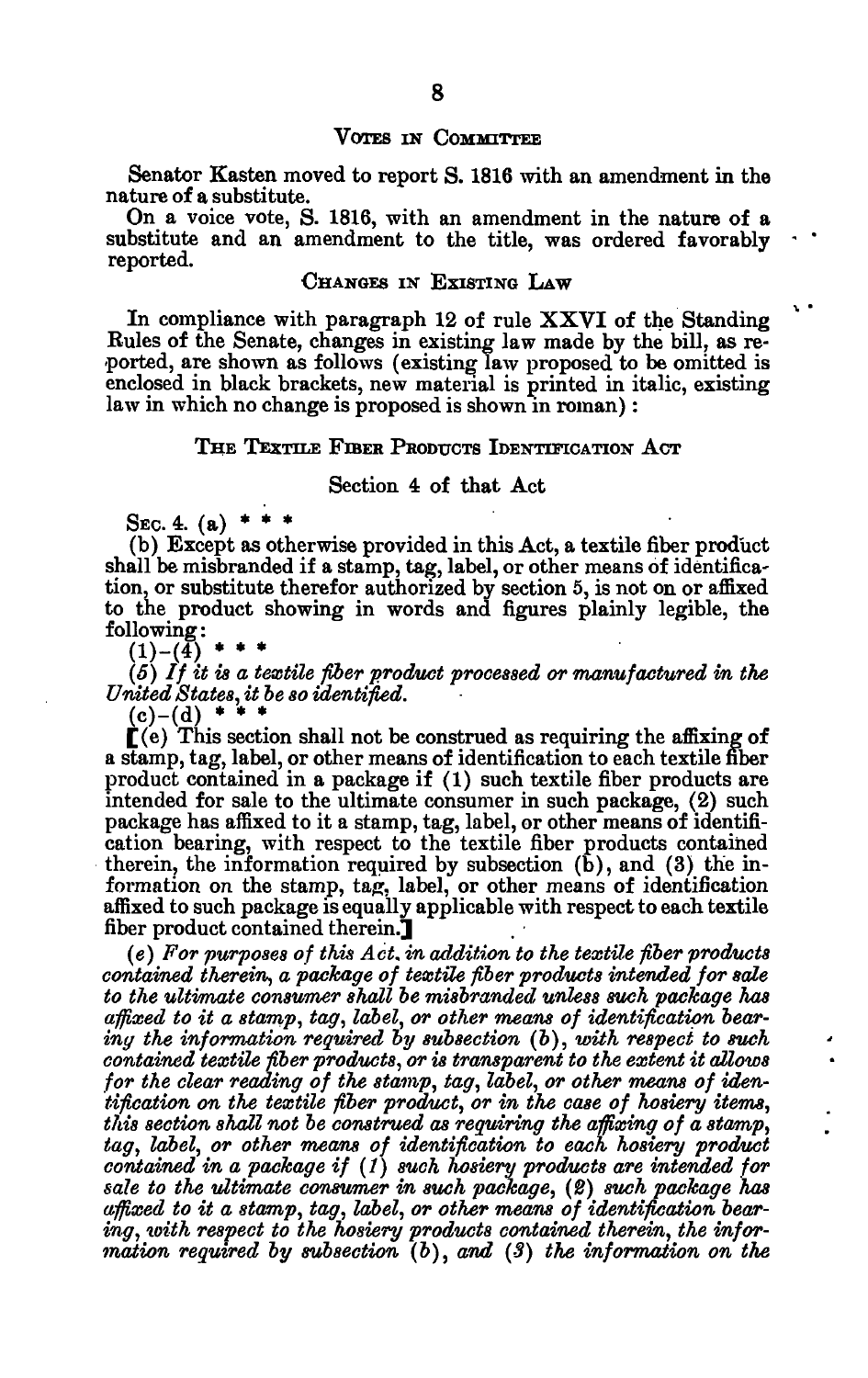*stamp, tag, label, or other means of identification affixed to such package is equally applicable with respect to each textile fiber product contained therein.* 

 $(f)-(h)$  \* \*

. . *(i) For the purposes of this Act, a textile fiber product shall be considered to be falsely or deceptively advertised in any mail order catalog or mail order promotional material which is used in the direct sale or direct offering for sale of such textile fiber product, unless ' ' such textile fiber product description states in a clear and conspicuous manner that such textile fiber product is processed or manufactured* 

*in the United States, or imported, or both.* 

*(j) For purposes of this Act, a textile fiber product shall be misbranded if a stamp, tag, label, or other identification conforming to the requirements of this section is not on or affixed to the inside center of the neck midway between the shoulder seams, or if such product does not contain a neck in the most conspicuous place on the inner side of such product, unless it is on or affixed on the outer side of swh*  product, or in the case of hosiery items on the outer side of such prod*uct or package.* 

# THE WOOL PRODUCTS LABELING ACT OF 1939

# Section 4 of that Act

Sec. 4. (a) A wool product shall be misbranded— $(1)$  \* \* \*  $\left(1\right)$   $\frac{1}{2}$   $\frac{1}{2}$   $\frac{1}{2}$ 

 $(2)$  If a stamp, tag, label, or other means of identification, or substitute therefor under section 5, is not on or affixed to the wool product and does not show—

 $(A)$ - $(C)$  \* \* \*

*(D) the name of the country where processed or manufactured.*   $(b)-(d)$  \* \* \*

*(e) For the purpoes of this Act, a wool product shall be considered to be falsely or deceptively advertised in any mail order promotional material which is used in the direct sale or direct offering for sale of such wool product, unless such wool product description states in a clear and conspicuous manner that such wool product is processed or manufactured in the United States, or imported, or both.* 

(/) *For purposes of this Act, a wool product shall be misbranded if a stamp, tag, label, or other identification conforming to the requirements of this section is not on or affixed to the inside center of the neck midway between the shoulder seams, or if such product does not contain a neck in the most consmcuous place on the inner side of such product, unless it is on or affixed on the outer side of such product or in the case of hosiery items, on the outer side of such product or package.* 

# Section 5 of that Act

SEC. 5. [Any person J *(a) Any person* manufacturing for introduction, or first introducing into commerce a wood product shall affix thereto the stamn. tag. label, or other means of identification required by this Act. [15 USCS §§ 68 et seq.], and the same, or substitutes therefor containing identical information with respect to content of the